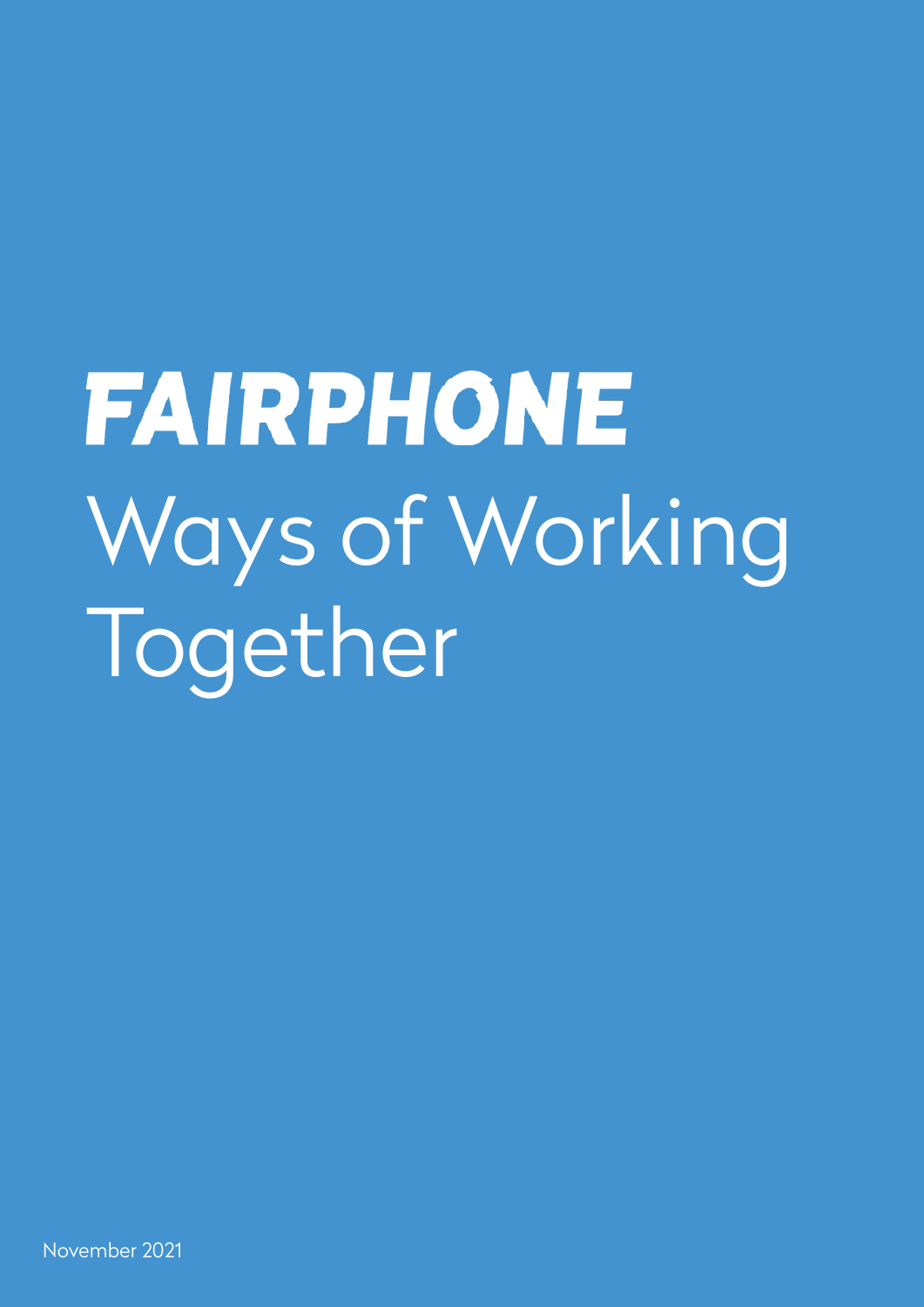# Table of Contents

#### INTRODUCTION P. 3

### I. PROCEDURES

|  | в. | ٠ |
|--|----|---|

| 1. Rule in Case of Conflicts             |  |
|------------------------------------------|--|
| 2. Management Commitment                 |  |
| 3. Protection for All Types of Employees |  |
| 4. External Communication                |  |
| 5. Compliance Documentation              |  |
| 6. Amendments                            |  |
| 7. Evaluation of Compliance              |  |
| 8. Non-conformity with the Fairphone     |  |
| 'Ways of Working Together'               |  |

#### II. STANDARDS Labour and Human Rights P. 5 P. 5

| 9. Forced Labour and Human Trafficking |      |  |
|----------------------------------------|------|--|
| 10. Non-Discrimination                 |      |  |
| 11. Inhumane Treatment                 |      |  |
| 12. Disciplinary Practices             |      |  |
| 13. Employment Contract                |      |  |
| 14. Child Labour                       |      |  |
| 15. Juvenile Employees                 | P. 6 |  |
| 16. Working Hours                      |      |  |
| 17. Wage and Benefits                  |      |  |
| 18. Freedom of Association and         |      |  |
| <b>Collective Bargaining</b>           |      |  |
| 19. Accommodating Special Needs        | P. 7 |  |
| 20. Safeguarding Personal Data and     |      |  |
| <b>Right to Privacy</b>                |      |  |
| 21. Grievance Channels and Feedback    |      |  |
|                                        |      |  |

# Health and Safety

| 22. Working and Living Conditions | P 7            |
|-----------------------------------|----------------|
| 23. Physically Demanding Work     | P. 8           |
| 24. Prevention and Management     | P <sub>8</sub> |
| 25. Emergency Response            | P.8            |
| 26. Adequate Training and Records | P <sub>8</sub> |

P. 7

# Environment

| P. 8  |
|-------|
|       |
| P. 8  |
| P. 8  |
| P. 9  |
| P. 9  |
| P. 9  |
| P. 9  |
| P. 9  |
| P. 9  |
| P. 10 |
|       |
| P 10  |
|       |

## Business Ethics

37. Business Integrity 38. Intellectual Property 39. International Trade Compliance 40. Anti-competitive Behaviour 41. Community Relationship P. 10 P. 10 P. 10 P. 10 P. 10

# Responsible Sourcing

P.10

P. 10

| 42. Responsible Sourcing of Minerals      | P. 10 |
|-------------------------------------------|-------|
| 43. Materials Traceability                | P. 11 |
| 44. Supplier Traceability                 | P 11  |
| 45. Responsible Purchasing and Production | P 11  |
| 46. Quality Assurance                     | P 11  |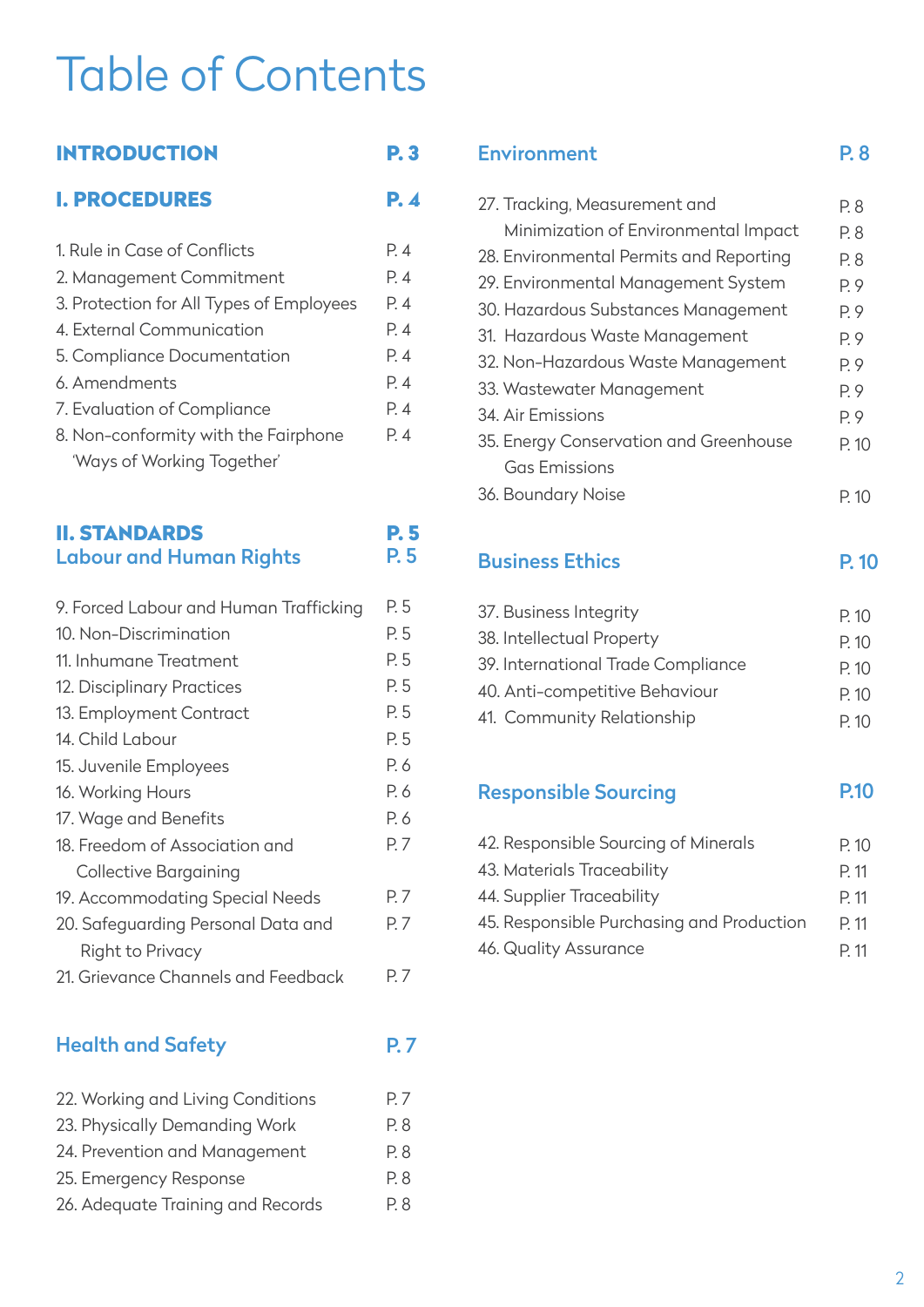# Fairphone Supply Chain Ways of Working Together

Fairphone produces smartphones with the goal of uncovering industry-wide challenges and making social and environmental improvements throughout the consumer electronics value chain.

Fairphone aims to work with partners who understand our ideals for creating a fairer economy. Our goal is to build lasting relationships based on transparency and trust.

The Fairphone 'Ways of Working Together' summarizes our expectations regarding the policies and operational practices of our various partners and is used as a framework to assess and increase responsible business practices. It includes baseline standards and procedures that serve as minimum requirements; however, it does not preclude alternatives that exceed these minimums. This set of principles are applicable to the whole supply chain, including sub-suppliers and sub-contractors, our vendors, service providers and other relevant third parties.

The Fairphone 'Ways of Working Together' is inspired by international standards such as the UN global compact, ETI Base Code and the ILO Declaration on Fundamental Principles and Rights at Work as well as by our own first-hand experience. Throughout the remainder of this document, we shall refer to ourselves as 'Fairphone' and to our manufacturers, suppliers, vendors, service providers, subcontractors or any relevant third party as 'the partner'.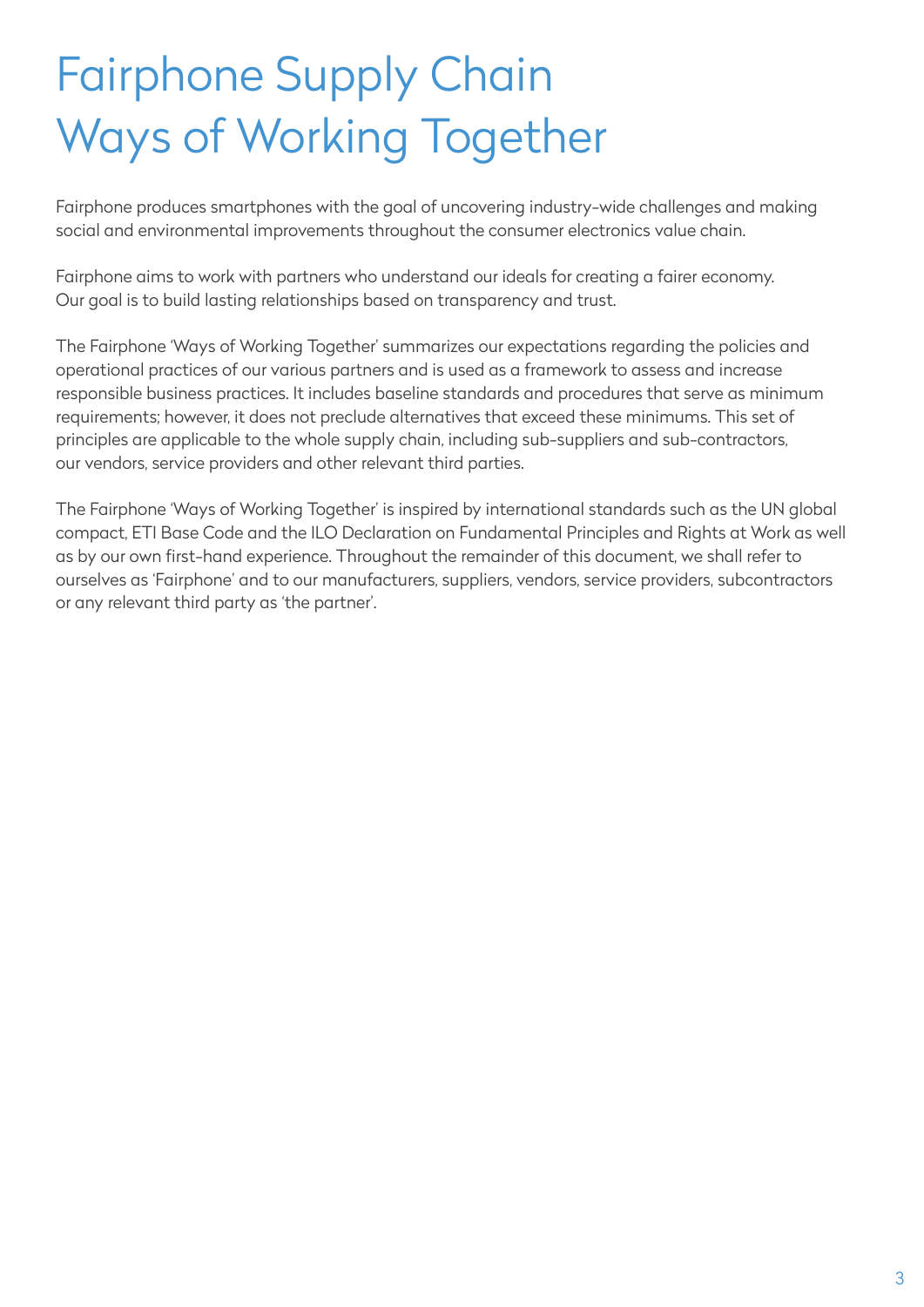#### I. PROCEDURES

#### 1. Rule in Case of Conflicts

In case the provisions of these 'Ways of Working Together' conflict with applicable laws, democratic collective bargaining results and the partner's policies, the provision that affords the greatest protection for individuals and the environment shall apply, except when this triggers a violation of the law in an applicable country.

The partner shall exercise best efforts to go beyond the standards contained in these 'Ways of Working Together' and is expected to act in accordance with the UN Guiding Principles on Business and Human Rights.

The partner shall undertake to acquire all the necessary tools and/or methods to effectively implement the provisions provided herein, including but not limited to policies and procedures, and a monitoring framework.

#### 2. Management Commitment

The partner's senior management shall adopt a written statement regarding their commitment to carry out its business operations with a high standard of protection for labour and human rights, health and safety, the environment, responsible sourcing and business ethics, as well as compliance with the law, similar to or exceeding the standards contained herein.

The partner shall assess its existing policies to make sure that they are aligned with the standards, where applicable.

#### 3. Protection for All Types of Employees

Unless otherwise specifically excluded, the standards shall afford protection to all persons performing work for the partner, whether under a direct employment agreement or otherwise, including agency employees, interns and apprentices.

The partner shall ensure that such persons are aware of and can benefit from the rights that they have in relation to the standards.

#### 4. External Communication

Fairphone shall be allowed to externally communicate the implementation of these standards, upon

consultation with the partner in case of sensitive matters.

#### 5. Compliance Documentation

The partner shall maintain documentation and records to prove compliance with the standards and applicable laws and shall make this documentation available to Fairphone upon request.

#### 6. Amendments

Fairphone may propose amendments to these standards when required by a change in law or its internal policies. Whenever an amendment to the standards is due to its internal policies, the partner's written consent is required, and shall not be unreasonably withheld.

#### 7. Evaluation of Compliance

The partner shall perform periodic evaluations in the form of audits and assessments of its facilities and operations, and the facilities and operations of new and existing sub-suppliers, to ensure legal compliance as well as compliance with these standards. Feedback regarding the enforceability, practicality and usefulness of these standards shall be collected from suppliers and employees, where applicable.

#### 8. Non-conformity with the Fairphone 'Ways of Working Together'

Fairphone expects all suppliers to make improvements when any of these standards are not met to ensure ongoing conformity with the 'Ways of Working Together'. In the event of non-conformity with the Ways of Working Together, the partner shall face consequences as per the contract and shall work together with Fairphone on a remediation plan containing clear short-term, follow-up actions and timelines. In instances where Fairphone agrees with the supplier that certain standard(s) of the Ways of Working Together cannot be met with short-term measures, both parties shall work together to identify the root cause(s) of the issues and develop a longer-term remediation plan. Timelines for achieving conformity shall be defined and considered reasonable to Fairphone. Providing proof of correction to Fairphone for each non-compliance is also required.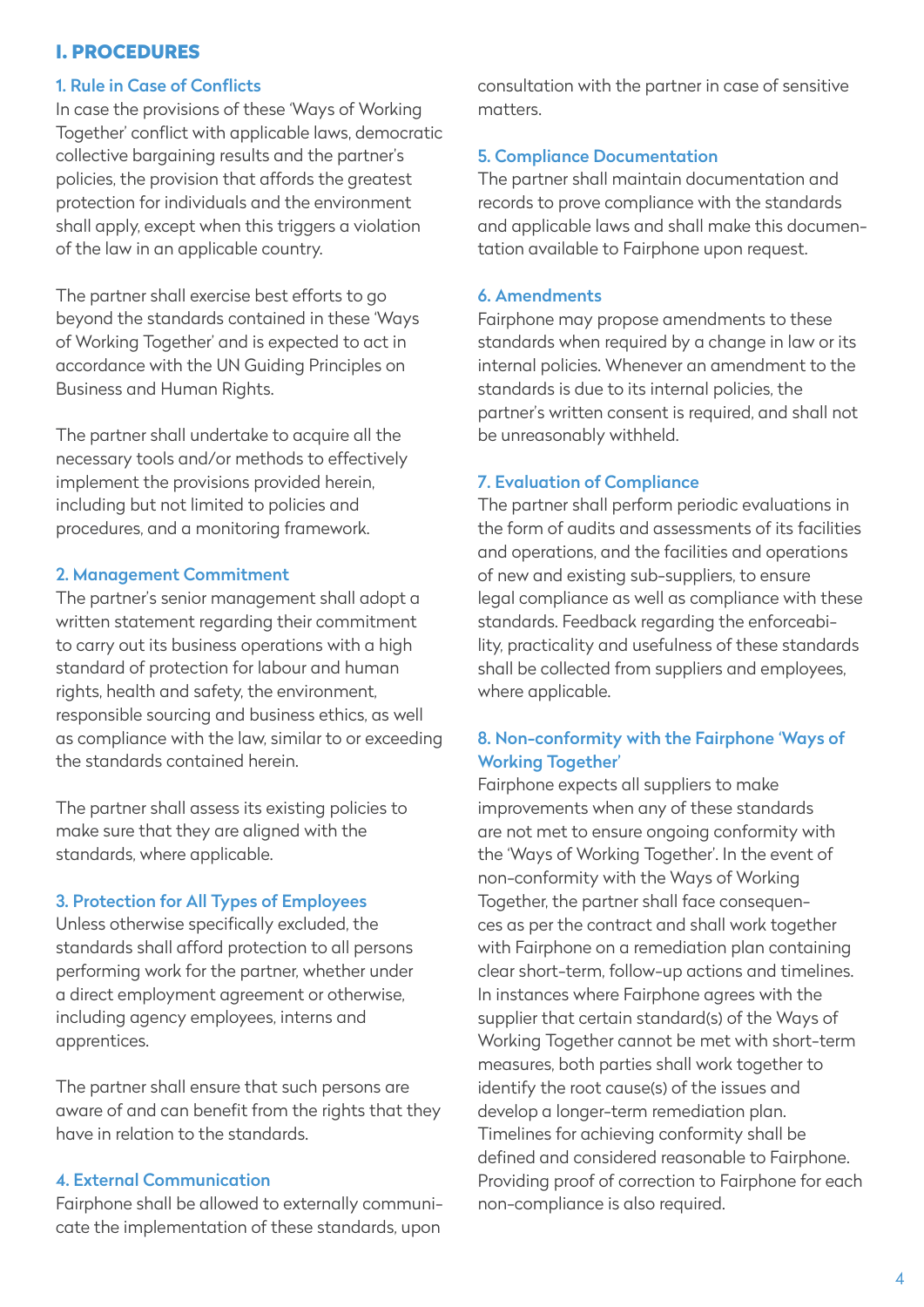#### II. STANDARDS

#### Labour and Human Rights

#### 9. Forced Labour and Human Trafficking

All employment shall be voluntary; forced, compulsory, prison, slave, or debt bonded labour as well as any form of human trafficking is prohibited. No deposit shall be withheld from or debt placed on the employee before or during the period of employment. The partner shall ensure that no employment fees or costs are directly or indirectly borne by employees upon commencing employment or throughout the period of employment. Employees' free movement will be guaranteed. Employees' work permits, any form of identification or travel documents shall not be confiscated or retained, preventing their free movement. All recruitment shall be performed through publicly accessible channels that are free from coercion or other forced labour indicators. Foreign migrant workers must receive their employment agreement prior to the worker departing from his or her country of origin. There shall be no substitution or change(s) allowed in the employment agreement upon arrival to the receiving country unless these changes are made to meet local law and provide equal or better terms.

#### 10. Non-Discrimination

The partner shall not engage in or support discrimination in hiring, remuneration, access to training, promotion, termination or retirement based on race, national or territorial or social origin, caste, medical conditions, religion, disability, gender, sexual orientation, family responsibilities, health status, marital status, pregnancy, union membership, political opinions, age or any other condition that could give rise to discrimination. In addition, workers or potential workers should not be subjected to medical tests, including pregnancy or virginity tests, or physical exams that could be used in a discriminatory way. Mechanisms shall be implemented to protect migrant, temporary, seasonal and ethnic minority employees against any form of discrimination. Workers shall be provided with reasonable accommodation for religious practices.

#### 11. Inhumane Treatment

All employees shall be treated with dignity and respect; any form of harassment, abuse, threats, exploitation, sexually coercive behaviour, public shaming or inhumane treatment are prohibited.

#### 12. Disciplinary Practices

No employee shall be subjected to physical, verbal, or other acts as a disciplinary measure (e.g. deduction from wages as disciplinary measure).

#### 13. Employment Contract

Employees shall be provided with a written employment contract immediately upon hiring, in a language that they understand.

The partner shall exercise best efforts to employ its employees directly, thus minimising the use of third-party (e.g. labour agency) employment or temporary employment or other forms of engagement which may circumvent employment laws in an unethical manner.

The use of employment methods such as excessive use of fixed-term contracts, labour-only contracting, home working arrangements and apprenticeships are prohibited when there is no real intention to impart skills or provide regular employment or when such methods are used to avoid obligations under regular employee status, including the provision of social security and employee benefits.

Any employees who do not have a direct employment contract with the partner (e.g., agency employees) shall be granted suitable protection in accordance with their status. The same applies to interns and apprentices. The partner shall bear all applicable recruitment and/or employment fees and expenses.

#### 14. Child Labour

The partner shall not employ any person under the age of 15, under the age for completing compulsory education, or under the national minimum age for employment, whichever is highest. Partners shall implement an appropriate mechanism to verify the age of workers.

Upon discovery of child labour, the partner shall undertake all the required legal actions together with the relevant authorities and the child's legal representatives. It shall also provide the necessary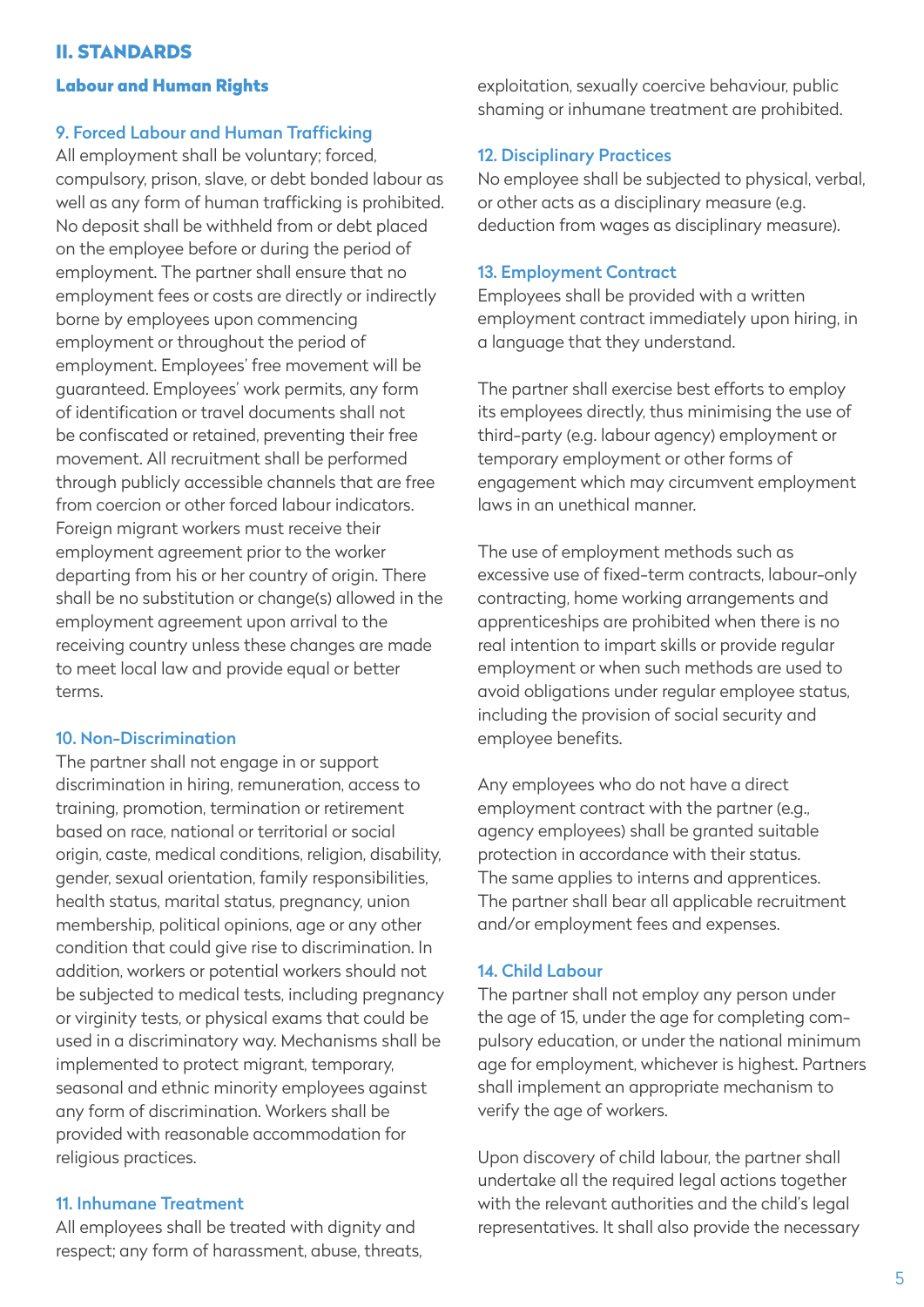support in the child's best interests, including enabling them to attend and remain in quality education until they are no longer a child as defined by this clause.

The partner shall exercise best efforts to offer re-employment to them when the legal conditions are met.

#### 15. Juvenile Employees

Any employee above the minimum age for employment as defined in the "Child Labour" clause shall be treated as a juvenile employee until the age of 18 or the legal age for employment, whichever is higher.

Juvenile employees' employment shall not interfere with or hinder their education or physical and mental development, and they will be offered free annual health checks.

They shall not be exposed to hazardous environments or types of work, or work that may be qualified as more difficult than regular work (e.g. working at night).

Working hours for juvenile employees shall not be excessive and shall ensure that the requirements of this clause are met. However, they shall not be required to work more than eight (8) hours per day, and under no circumstances shall school, work and transportation time exceed a combined total of ten (10) hours per day.

#### 16. Working Hours

Working hours (meaning regular working hours and overtime) shall not be excessive.

Regular working hours (i.e., excluding overtime) and overtime requirements, as well as the compensation for both, shall be included in the written employment contract.

When establishing working hours, the partner shall ensure that they are in compliance with the applicable laws, collective bargaining agreements and industry standards on working hours, including breaks and public holidays. The regular working hours shall be defined by law but shall in any event not exceed forty (40) hours per week.

Overtime shall be voluntary, legally allowed and shall not be used as a consistent practice. Suitable actions must be taken to protect the employees' well-being, health and safety in the case of overtime work.

The partner shall have a system in place to ensure that overtime is registered and documented. Overtime shall be paid to the employee at a rate which is no less than 125% of employees' regular hourly rate or other applicable standards, including the standard defined by local law, whichever is higher

The total hours worked in any consecutive seven-day period (regular working hours and overtime) shall not exceed 60 hours or other applicable thresholds, including the one defined by local law, whichever is lower. The employee shall be provided with at least one day off in every seven (7) day period or, where allowed by national law, two (2) days off in every fourteen (14) day period.

The above threshold may be exceeded only in demonstrated exceptional circumstances, such as (i) when it is allowed by law or a collective agreement freely negotiated with an employee organization representing a significant portion of the workforce, or (ii) unexpected production peaks, accidents or emergencies.

#### 17. Wage and Benefits

For regular working hours, employees shall receive at least the wages and benefits (i) required by law, or (ii) industry standards, or (iii) negotiated by employees through collective/individual bargaining, whichever is highest. Wages should be enough to cover basic needs and provide discretionary income.

Employees' wages and benefits shall be clearly communicated with employees. The wages and benefits composition shall be detailed in writing for each pay period. All wages and benefits shall be paid on time; vouchers, coupons or promissory notes cannot be used to replace wage payment. The partner shall exercise best efforts to progressively raise employees' living standards through improved wage systems, benefits, welfare pro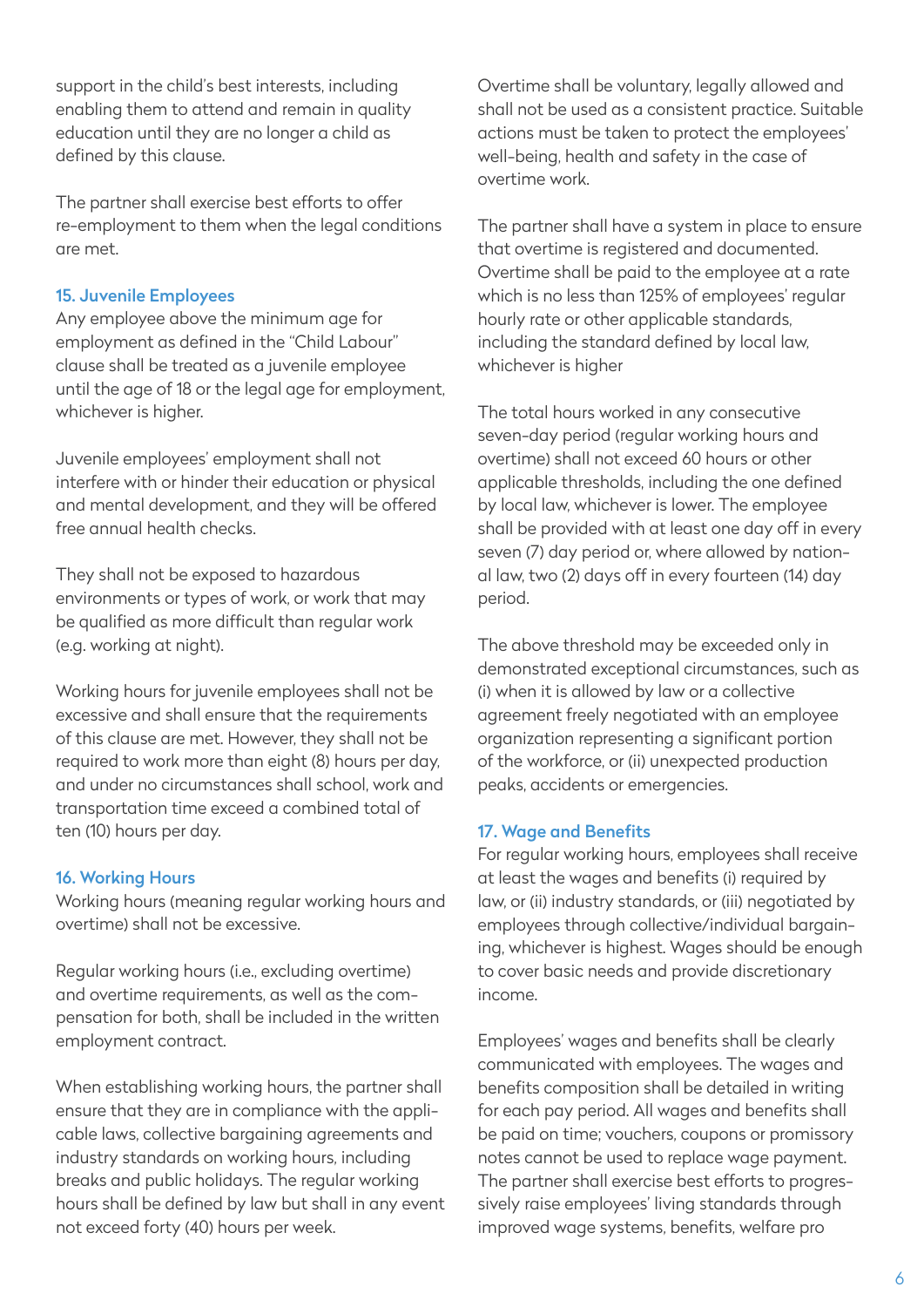grams and other services, which exceed legal requirements and enhance quality of life. The partner should involve its employees in the review of wages and benefits through its representatives or other forms of employee/management dialogue.

#### 18. Freedom of Association and Collective **Bargaining**

All employees have the right to associate, seek representation and form and join associative bodies that can negotiate and bargain collectively on their behalf. Where these rights are restricted under law, the partner shall facilitate the development of alternative means of independent, free association and bargaining, inter alia allowing employees to freely elect representatives. The employees shall be actively informed of their freedom of association, without any form of retaliation or discrimination. The partner shall refrain from any discriminatory or abusive behaviour (such as dismissal, or other forms of discrimination) on the grounds that the employee has (not) joined or intended to join or establish a trade union or alternative means of association or bargaining, sought office or acted in the capacity of an employee representative, or has participated in trade union or bargaining activities.

#### 19. Accommodating Special Needs

The partner shall ensure that the various needs of different groups of employees are being adequately addressed, supported and fulfilled, when reasonably practicable.

For instance, facilities for religious practices should be provided and female employees should receive adequate treatment, including during pregnancy and nursing. Student employees shall receive adequate training and support.

Interns and apprentices, as well as any other person performing work for the partner under an employment contract or other type of agreement shall benefit from this clause.

#### 20. Safeguarding Personal Data and Right to **Privacy**

The partner shall ensure that any activities relating to personal data shall be conducted in accordance with European and applicable national data protection laws. Personal data shall only be used for the purposes of management, performance tracking and monitoring of the employment contract.

The partner shall ensure that its employees have a reasonable expectation of privacy in the workplace. For instance, employees have the right to the privacy of their personal belongings as well as private correspondences through email, letters or phone calls addressed personally and directly to the employees.

#### 21. Grievance Channels and Feedback

For the benefit of the employees, the partner shall set up and maintain an anonymous, free, unrestricted, unbiased, non-retaliatory and safe channel to report complaints about the workplace and shall have procedures in place for investigating, following up and communicating the outcome of such complaints.

In the same way, the partner shall actively seek feedback from its employees in respect to working conditions and follow-up on their suggestions for continuous improvement.

### Health and Safety

#### 22. Working and Living Conditions

A clean, safe and healthy work environment shall be provided to ensure the well-being of employees. Adequate working conditions as well as living conditions at the workplace and related spaces, including access to safe drinking water, clean and safe food-related practices, and where applicable, adequate dormitories with optimal heating, ventilation and personal space shall be guaranteed.

The partner shall adopt and apply adequate practices to integrate health and safety requirements into its business. Such practices may include the appointment of senior management representatives and/or a joint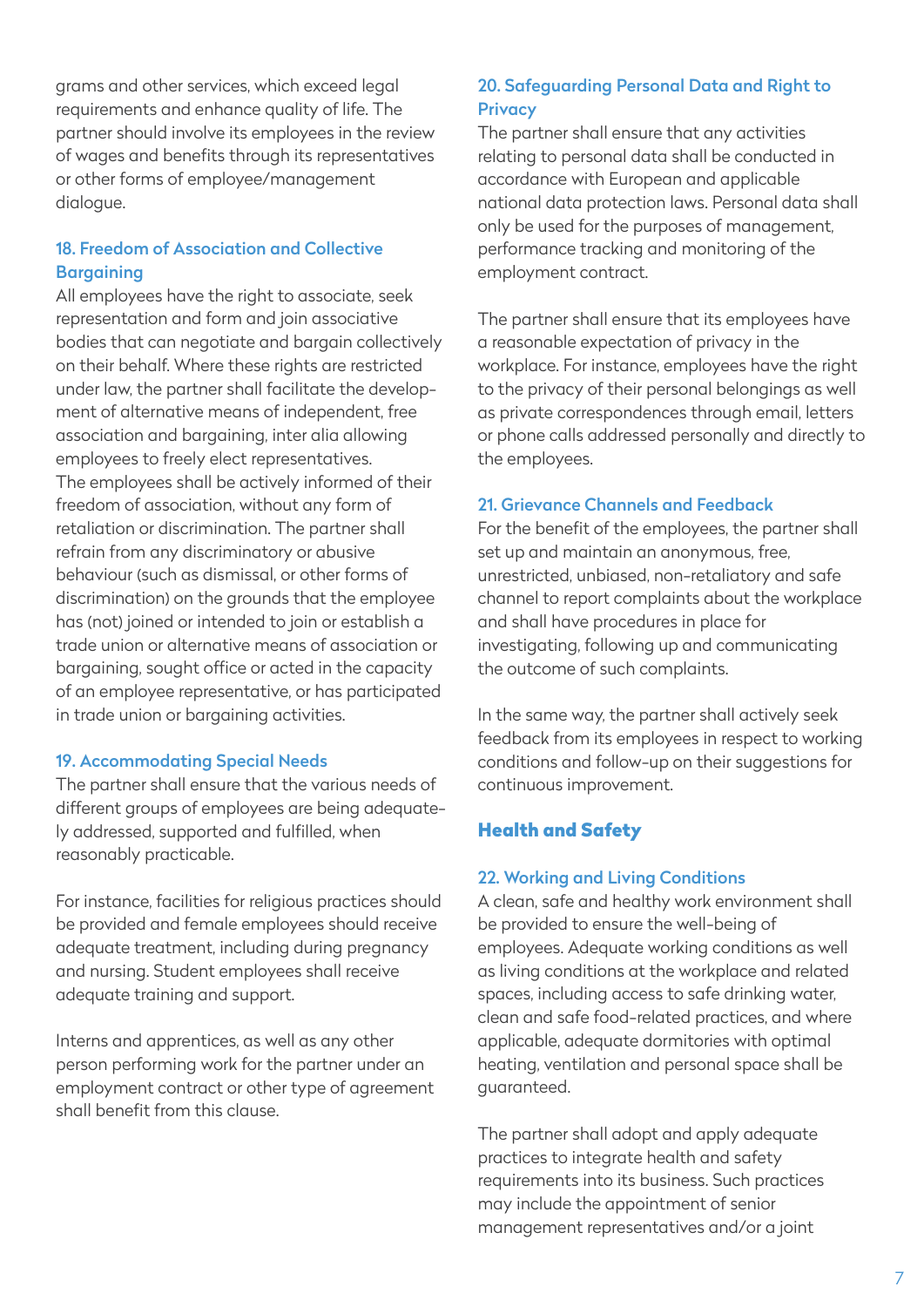management/employee committee to deal with health and safety requirements.

Employees have a guaranteed right to refuse unsafe and unhealthy working conditions, to report them and receive remediation.

#### 23. Physically Demanding Work

The partner shall identify, evaluate, and control employees' exposure to tasks that pose an ergonomic risk such as excessive force, improper lifting positions, or repetitiveness and establish related protective measures, including for new or modified production lines, equipment, tools, and workstations.

#### 24. Prevention and Management

The partner shall implement adequate prevention, management, monitoring and response policies and systems to handle health and safety hazards. It shall identify and assess any potential hazards in work and living spaces and the emergencies that could be caused by them, ranking and categorizing them by their seriousness, urgency and the handling requirements. Following such identification, it shall adopt adequate measures to minimize or eliminate, insofar as reasonably practicable, the identified causes of the hazards.

For hazards that cannot be eliminated, it shall develop and implement preventive action plans and response mechanisms to minimize any potential harm.

At all times, the partner shall provide and maintain adequate and safe equipment and tools, which includes providing appropriate personal protective equipment (PPE) free of charge to employees and free annual health checks for employees exposed to hazards or risks.

In areas with chemicals and hazards or risks, adequate information shall be made available including Material Safety Data Sheets and PPE wearing instructions.

The partner shall maintain written records of all health and safety incidents that occur in the workplace and living environment, as well as the implemented follow-up measures.

#### 25. Emergency Response

The partner shall adopt and implement appropriate emergency response plans in case of hazards which include: emergency reporting management, employee notification and evacuation procedures, employee training and drills, adequate exit facilities, and appropriate fire detection and suppression equipment.

#### 26. Adequate Training and Records

The partner shall ensure that employees are adequately trained to carry out their responsibilities and duties, including through the provision of health and safety trainings on a regular basis, such as on-site and job-specific trainings.

The training shall be made available whenever needed, including for new and reassigned employees, as well as after the occurrence of an incident and changes in technology or equipment.

## Environment

#### 27. Tracking, Measurement and Minimization of Environmental Impact

The operations' adverse effects on the environment and natural resources will be tracked, measured and minimized as reasonably practicable and in accordance with local industry practices and best available techniques by e.g., modifying polluting practices, maintenance and facility processes, material choice, conservation, recycling and reusing, energy efficiency, site restoration and sourcing.

#### 28. Environmental Permits and Reporting

The partner shall obtain, keep up-to-date and comply with all necessary environmental permits and reporting requirements for its activities. Environmental impact assessments shall be performed to identify and address the impact of its business on the environment and local communities. The partner will take the necessary actions to ensure that timely and proper remedies are provided for any environmental breach.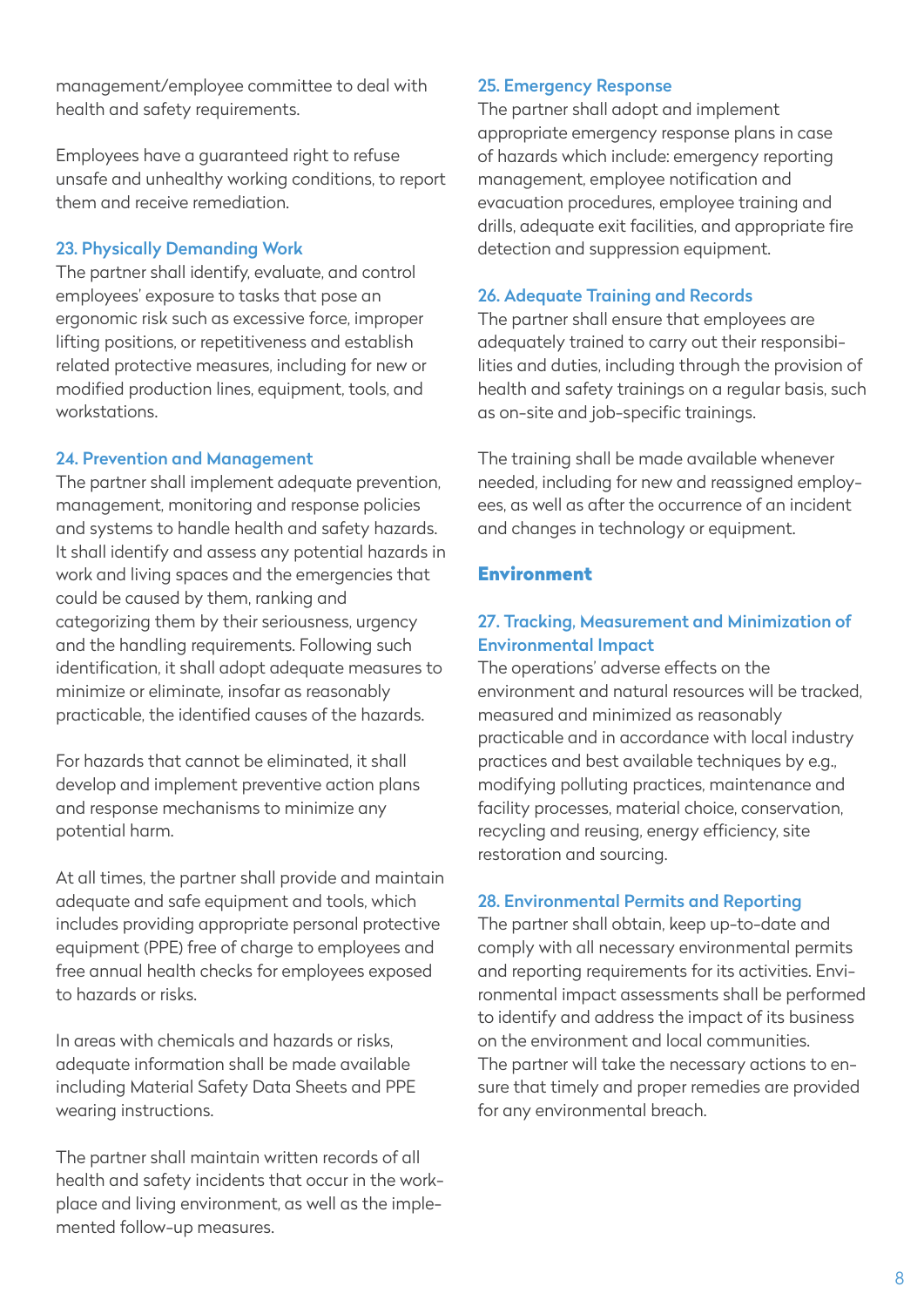#### 29. Environmental Management System

The partner shall establish and maintain an adequate system of environmental management, which may include:

(i) collection and evaluation of adequate and timely information regarding the environmental, health, and safety impact of their activities; (ii) establishment of measurable objectives and, where appropriate, targets for improved environmental performance and resource utilization, including periodically reviewing the continued relevance of these objectives; where appropriate, targets should be consistent with relevant national policies and international environmental commitments; and (iii) regular monitoring and verification of progress toward environmental, health, and safety objectives or targets.

#### 30. Hazardous Substances Management

The partner shall take a life cycle approach towards hazardous substances used in end products as well as in production processes and shall ensure a minimum use of such substances (i.e., in situations where they cannot be eliminated or replaced by less hazardous or non-hazardous ones).

The partner shall perform the necessary assessments regarding the use of hazardous substances in order to establish an adequate hierarchy of measures when dealing with them. This shall include identification, handling, monitoring, reducing, replacing or phasing out, as well as responsible end-of-life or end-of-use treatment of such substances.

Fairphone will make its policies available in respect to hazardous substance use and compliance and establish the required actions with the partner as applicable on a case-by-case basis.

#### 31. Hazardous Waste Management

The partner shall implement measures for minimizing the generation of hazardous waste at the source. The production, collection and transportation of hazardous waste, as well as its storage and treatment shall be carried out under conditions providing adequate protection for the environment and human health and shall ensure traceability

from production to final destination and control of such waste. Hazardous waste shall not be mixed with other waste and shall be adequately registered and labelled. The partner shall ensure that the treatment, transport and handling of hazardous waste is done only by professional entities with adequate permits, and in accordance with applicable local and international standards.

#### 32. Non-Hazardous Waste Management

The partner shall implement a systematic approach to identify, manage, reduce and responsibly dispose of or recycle non-hazardous waste.

#### 33. Wastewater Management

Wastewater generated from operations, industrial processes and sanitation facilities is to be characterized, monitored, controlled, reduced and treated as required prior to discharge or disposal.

The partner shall conduct routine monitoring of the performance of its wastewater treatment systems. Measures for the prevention of discharge and spills from storm drains shall be implemented.

#### 34. Air Emissions

The partner shall comply with the applicable standards for clean air, air emissions and air quality. It shall identify, track, manage, reduce, and control air emissions emanating from its operations that pose a hazard to the environment and adopt a prioritized process for reducing greenhouse gas emissions, ozone depleting substances or other types of emissions that are covered in national or international legislation.

The partner shall conduct routine monitoring of the performance of its air emissions control systems.

When applicable, the partner shall join emission trading schemes or other mechanisms whose aim is to reduce and control the impact of such emissions on the environment.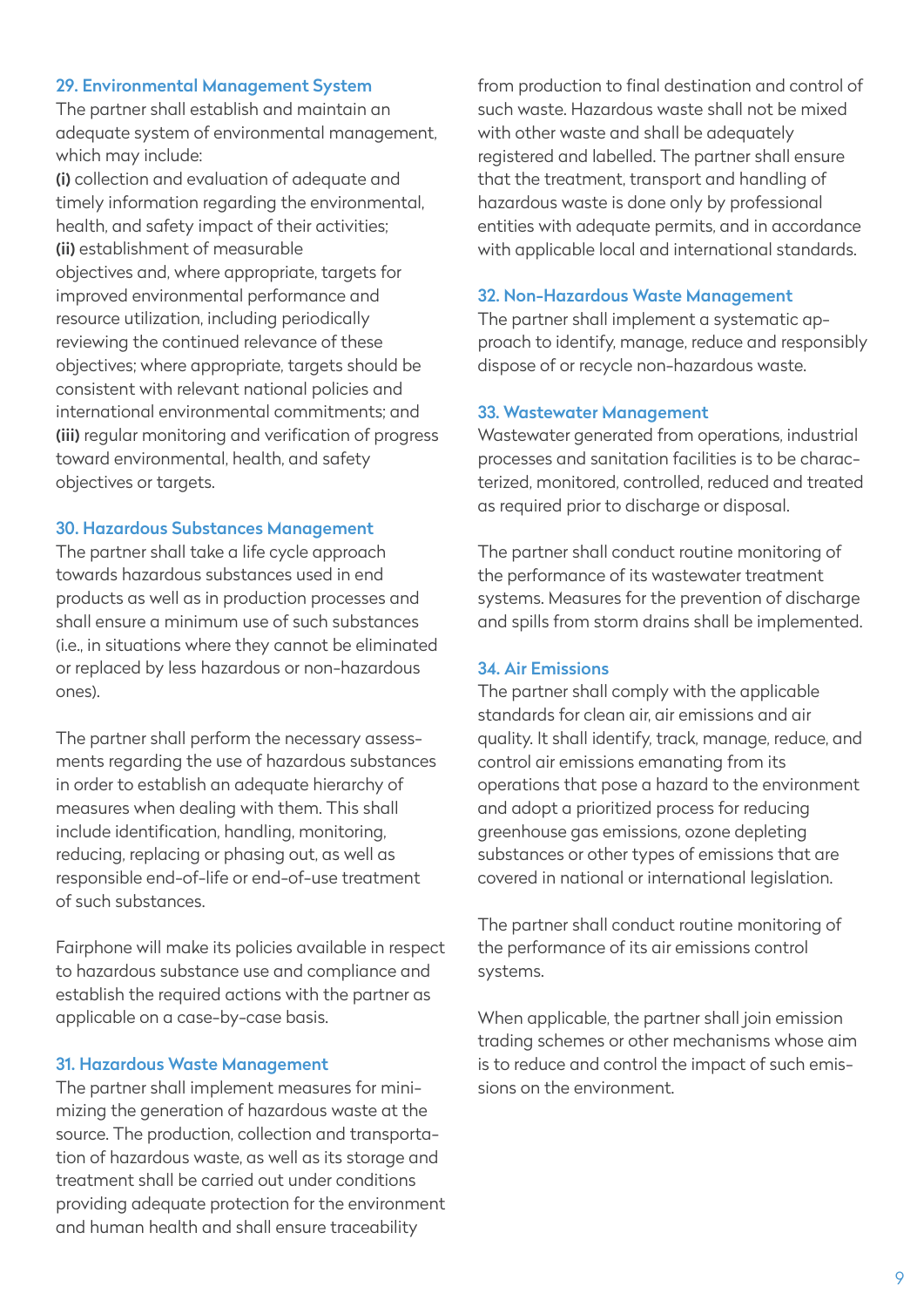#### 35. Energy Conservation and Greenhouse Gas Emissions

Energy consumption due to business operations shall be tracked, documented and optimized to ensure energy efficiency in line with applicable standards. A corporate-wide greenhouse gas reduction goal shall be established.

#### 36. Boundary Noise

The partner shall identify, control, monitor, and reduce noise generated by its business operations. Adequate noise reduction methods shall be applied to minimize noise impact on nearby environments.

### Business Ethics

#### 37. Business Integrity

The partner shall not enter into or support internally or externally any form of bribery, fraud, corruption, money laundering or similar practices.

#### 38. Intellectual Property

Intellectual property rights shall be respected, transfer and sourcing of technology and expertise shall be done in a manner that protects intellectual property rights, and personal data of individuals shall be safeguarded.

#### 39. International Trade Compliance

When exporting parts, components or technical data, the partner must adhere to all applicable laws, directives and regulations governing customs and export control.

#### To this extent, the partner shall:

(i) Implement business practices and standards to ensure legal compliance to the country of export;

(ii) Obtain all required export licenses and/or governmental consents to ensure timely and compliant delivery of its products;

(iii) Maintain records of all controlled activities for at least the minimum period required by law; and (iv) Refrain from trading with parties belonging to the Consolidated United Nations Security Council Sanctions List, the Consolidated List of Persons, Groups and Entities subject to EU and US

Financial Sanctions, as well as any other restricted parties' list applicable in the country of export.

In addition to these basic requirements, further requirements are to be considered due to national or product-specific requirements. These shall be evaluated on a case-by-case basis.

#### 40. Anti-competitive Behaviour

The partner shall carry out their activities in a fair manner consistent with all applicable competition and tax regulations, taking into account the laws of all jurisdictions in which the activities may have anticompetitive effects.

#### 41. Community Relationship

The partner shall exercise best efforts to support and foster the long-term sustainable development of local communities, e.g., by contributing resources and minimizing the negative impact of its business operations.

### Responsible Sourcing

#### 42. Responsible Sourcing of Minerals

The partner shall exercise best efforts to ensure that the minerals used in the products do not contribute to conflict and/or human rights abuses, but instead support the economic growth and development in the areas where they are extracted. The application of this clause shall not lead to the cessation of the supply of minerals from conflict-affected areas that are proven to be conflict-free.

The partner shall exercise best efforts in ensuring that the sourcing of the defined conflict minerals do not contribute to conflict or human rights violations inter alia through

(i) sourcing from conflict- free smelters and refiners that are audited by internationally recognized third parties,

(ii) joining conflict-free sourcing initiatives or (iii) sourcing from suppliers that are part of such conflict-free sourcing initiatives or can otherwise prove an effective implementation of conflict-free sourcing practices. Fairphone encourages the partner to link its supply chain to initiatives that go beyond conflict-free and engage in addressing environmental, social and working condition issues in the mining sector.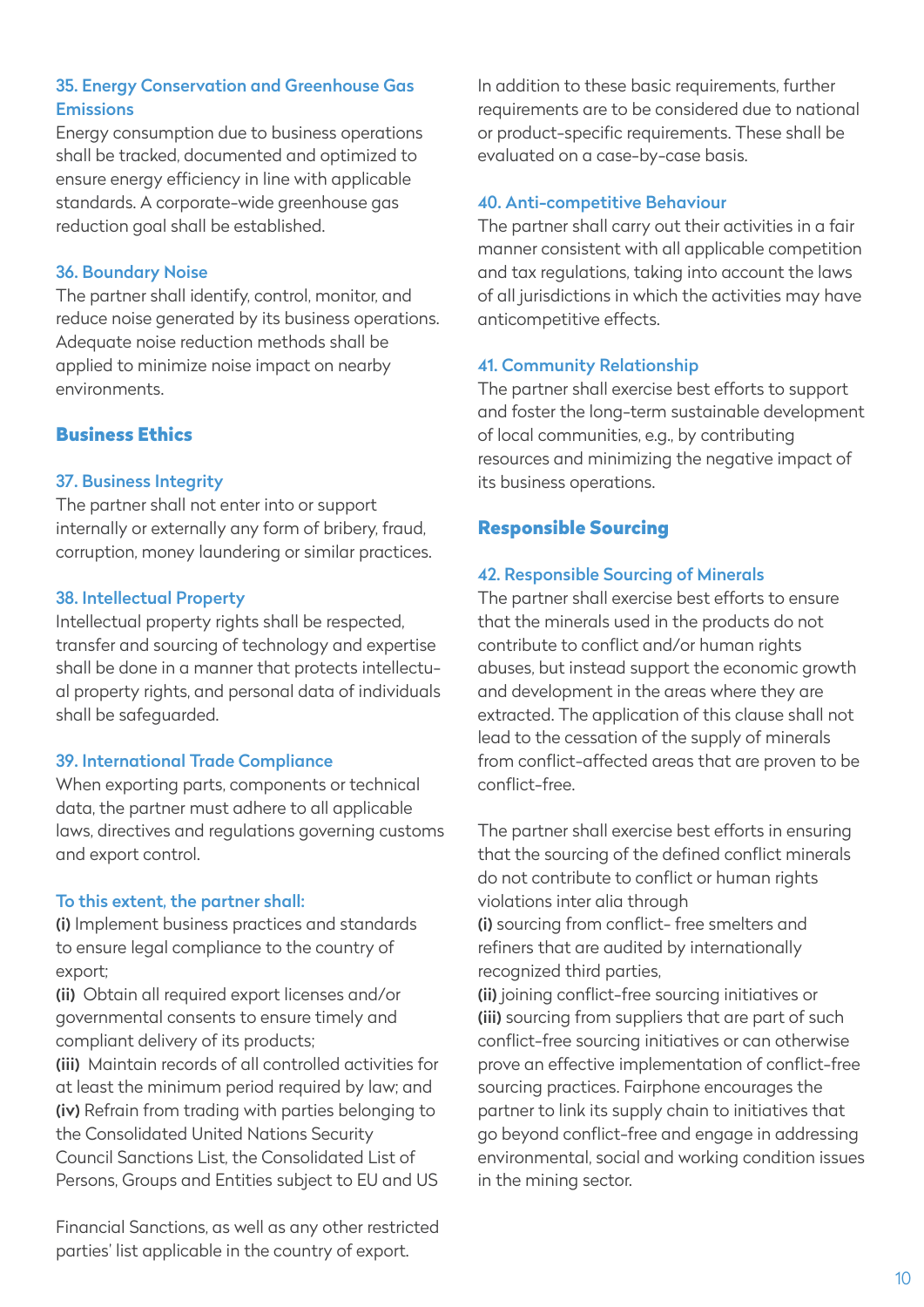The partner shall conduct due diligence on suppliers to determine the origin and chain of custody of conflict minerals, consistent with the OECD Due Diligence Guidance for Responsible Supply Chains of Minerals from Conflict-Affected and High-Risk Areas and Fairphone requirements and collaborate with Fairphone to identify the refiners and smelters of such materials. If any serious human rights violations are detected, the partner will cooperate with Fairphone to the best of its ability to improve the behaviour of the refiner. If joint efforts to remediate such violations fail, the partner will replace the refiners.

For the purpose of this clause, conflict minerals are tin, tantalum, tungsten, and gold, their ores, concentrates and derivatives, and metals containing or consisting of tin, tantalum, tungsten and gold originating from areas in a state of armed conflict, fragile post-conflict as well as areas witnessing weak or non-existent governance and security and widespread and systematic violations of national and international law, including human rights abuses.

Other minerals may be subjected to this clause upon Fairphone's request.

#### 43. Materials Traceability

Insofar as reasonably practicable, the partner shall provide Fairphone with full disclosure of the materials and minerals used in the products and production of such products.

#### 44. Supplier Traceability

The partner shall engage in a due diligence process for identifying insofar as reasonably practicable all the suppliers and locations that are relevant for the products.

#### 45. Responsible Purchasing and Production

The partner shall regard the Ways of Working Together as applicable to its entire supply chain and take all reasonable endeavours to guarantee compliance. At a minimum, partners shall ensure its next tier suppliers to acknowledge and implement the principles and expectations laid out in this document. The next tier suppliers of the partner shall be chosen in such a way to achieve the best selection from a technical,

competitiveness, and sustainability perspective. To this end, the partner shall have a supply chain due diligence management system in place to monitor the social and environmental performance of its suppliers and subcontractors. Similarly, it shall have in place a minimum internal risk assessment framework upon which to assess key suppliers.

The partner shall ensure that its business operations planning and practices (e.g. sourcing demands) do not have an adverse effect on the sub-supplier's' own practices.

The partner shall inform Fairphone in case Fairphone's business operations planning and practices cause or may cause an adverse effect on their own business planning and practices or those of the suppliers.

#### 46. Quality Assurance

The partner shall ensure that the products meet the highest industry quality standards and that they are subjected to an effective quality management system.